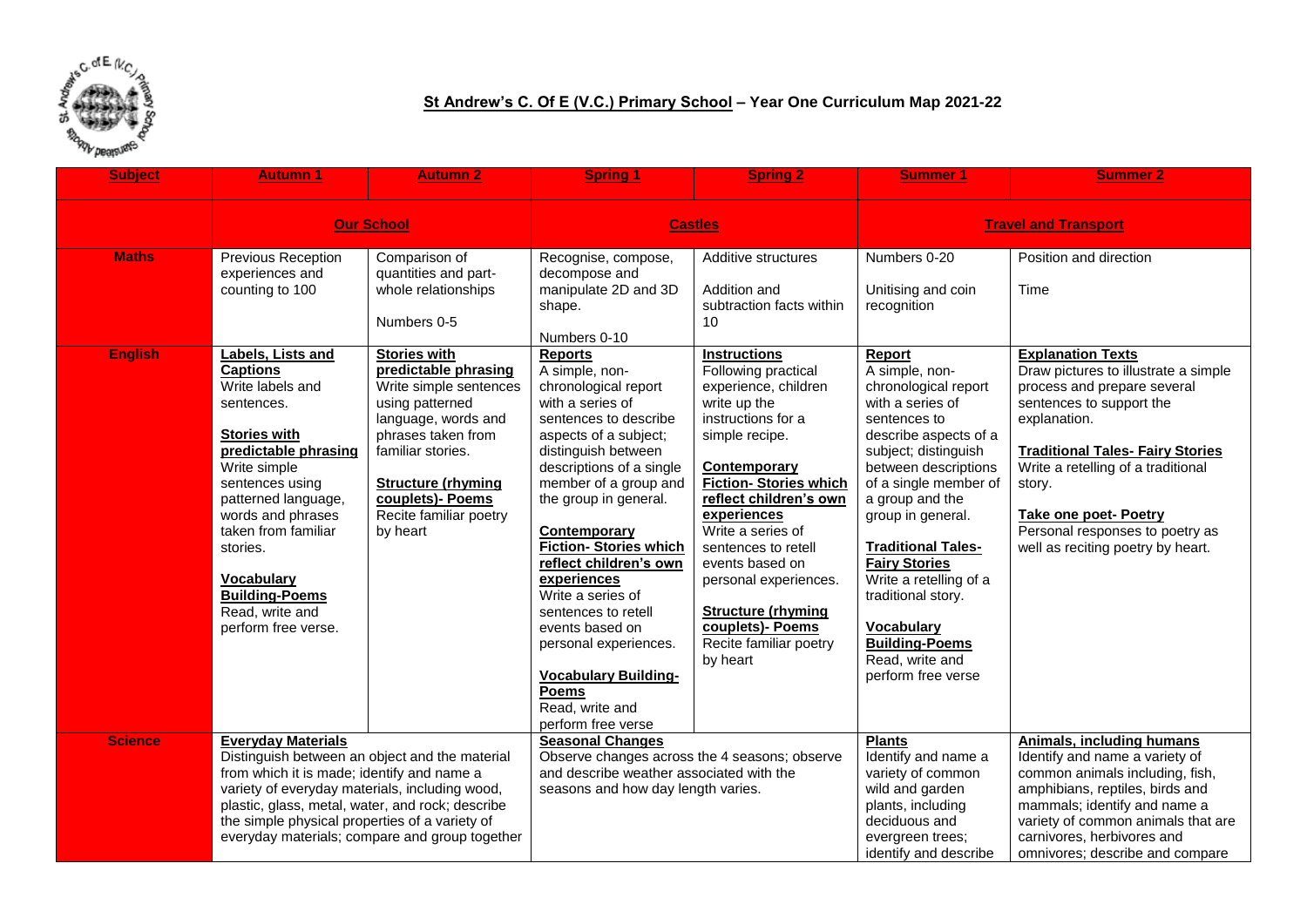|                  | a variety of everyday materials on the basis of<br>their simple physical properties.                                                                                                                                                                                                                                                                                                                                                                               |                                                                                                                                                                                                                                                                                                                                                                                                                                                                                                                                                                                               | the basic structure of<br>the structure of a variety of common<br>animals (fish, amphibians, reptiles,<br>a variety of common<br>birds and mammals including pets);<br>flowering plants,<br>including trees.<br>identify, name, draw and label the<br>basic parts of the human body and<br>say which part of the body is<br>associated with each sense.                                                                                                                                                                                                                                                                   |  |
|------------------|--------------------------------------------------------------------------------------------------------------------------------------------------------------------------------------------------------------------------------------------------------------------------------------------------------------------------------------------------------------------------------------------------------------------------------------------------------------------|-----------------------------------------------------------------------------------------------------------------------------------------------------------------------------------------------------------------------------------------------------------------------------------------------------------------------------------------------------------------------------------------------------------------------------------------------------------------------------------------------------------------------------------------------------------------------------------------------|---------------------------------------------------------------------------------------------------------------------------------------------------------------------------------------------------------------------------------------------------------------------------------------------------------------------------------------------------------------------------------------------------------------------------------------------------------------------------------------------------------------------------------------------------------------------------------------------------------------------------|--|
| <b>RE</b>        | What do Christians believe God is like?<br><b>Being thankful and Harvest traditions</b><br>Pupils find out how people with different<br>religions and world views celebrate the<br>fruitfulness of the Earth.<br>Why does Christmas matter to Christians?<br>How and why do we celebrate special times?<br>Pupils look at the story of the Nativity from the<br>Gospel of Luke, Chapters 1 and 2.                                                                  | Who is a Muslim? What do they believe and<br>how do the live?<br>Pupils look at stories in the Qur'an about the<br>Prophet Muhammed including: Prophet<br>Muhammad and the Black stone, the cat and the<br>crying camel.<br><b>Why does Easter matter to Christians?</b><br>Pupils study the entry into Jerusalem (John<br>12:12-15), The Last Supper, Jesus' betrayal<br>(Luke 22:47-53), Jesus' death (Luke 23:26-56)<br>and Jesus' resurrection (John 20:11-23).                                                                                                                           | What makes some places significant? What makes<br>some places sacred to believers?<br>Pupils look at holy places for the Christian and Islamic faith<br>including mosques, churches and cathedrals.<br>Who made the world?<br>Pupils study Genesis 1 and the Creation Story.                                                                                                                                                                                                                                                                                                                                              |  |
| <b>Geography</b> | <b>Our School</b><br>In this unit, we will make maps and plans of our<br>school (3-D and 2-D). We will use simple<br>fieldwork and observational skills to research the<br>school and local area. We will begin to ask<br>geographical questions and learn how to find the<br>answers. We will begin to use positional<br>language.                                                                                                                                | Weather<br>We will compare the four seasons and look at<br>geographical changes within each one.<br>What is the weather like where we live? What is<br>the weather like in different countries around the<br>world?<br>(links with Science 'seasonal changes')                                                                                                                                                                                                                                                                                                                                | <b>Our World</b><br>We will use maps, atlases and globes with increasing<br>independence. We will express own views about a place,<br>people or environment and identify how places are<br>different and similar.                                                                                                                                                                                                                                                                                                                                                                                                         |  |
| <b>History</b>   | History of our school and village.<br>Historical skills -We will look at time lines,<br>chronology and scales of time.<br>We will look for evidence around our school.<br>When was it built? What clues are there? How<br>has our school changed? What was our school<br>like for children in the past? We will explore how<br>our village has changed. What jobs did people<br>do? How have the village shops changed?<br>(Linked to Geography 'Our school' unit) | Castles (significant individuals - William the<br>Conqueror)<br>We will increase our awareness of the past by<br>finding out about William The Conqueror. We will<br>deepen our understanding of the events of the<br>Norman Invasion of England in 1066 and The<br>Battle Of Hastings and the downfall of the Anglo<br>Saxon King Harold. We will explore how the<br>Norman influence spread through England and<br>resulted in the building of Castles throughout<br>England. We will explore what castles were like<br>and what life was like for the people living in and<br>around them. | <b>Travel and Transport (changes within living memory)</b><br>This Travel and Transport unit will teach us about the<br>development of travel and transport throughout history.<br>Alongside consolidating our understanding of chronology<br>through using timelines and making comparisons between<br>old and new forms of transport, the unit focuses on early<br>travel methods of the Vikings, through to the invention of<br>cars, trains and aeroplanes. It also looks at the significant<br>individuals George Stephenson and the Wright brothers.<br>We will also look at the transport links of our local area. |  |
| Art              | <b>Printing</b><br>In this unit, we will learn about how to print. We<br>will print with a range of hard and soft materials<br>e.g. cork, pen barrels, sponge.<br>We will experience impressed printing: e.g.<br>printing from objects and explore printing in<br>relief: e.g. String and card.                                                                                                                                                                    | <b>Sculpture</b><br>In this unit, we will think about Andy Goldsworthy<br>and environmental sculpture.<br>We will make our own sculptures out of unusual<br>materials and learn about figurative and abstract<br>sculptures. (links with Science 'seasonal<br>changes')                                                                                                                                                                                                                                                                                                                       | Drawing and painting<br>In this unit, we will learn about the bright colours and bold<br>brushstrokes used by the Impressionists, and other artists,<br>including: Claude Monet. We will think about the similarities<br>and differences between the work of the different artists,<br>looking at the colours, painting styles, settings, and times of<br>day.                                                                                                                                                                                                                                                            |  |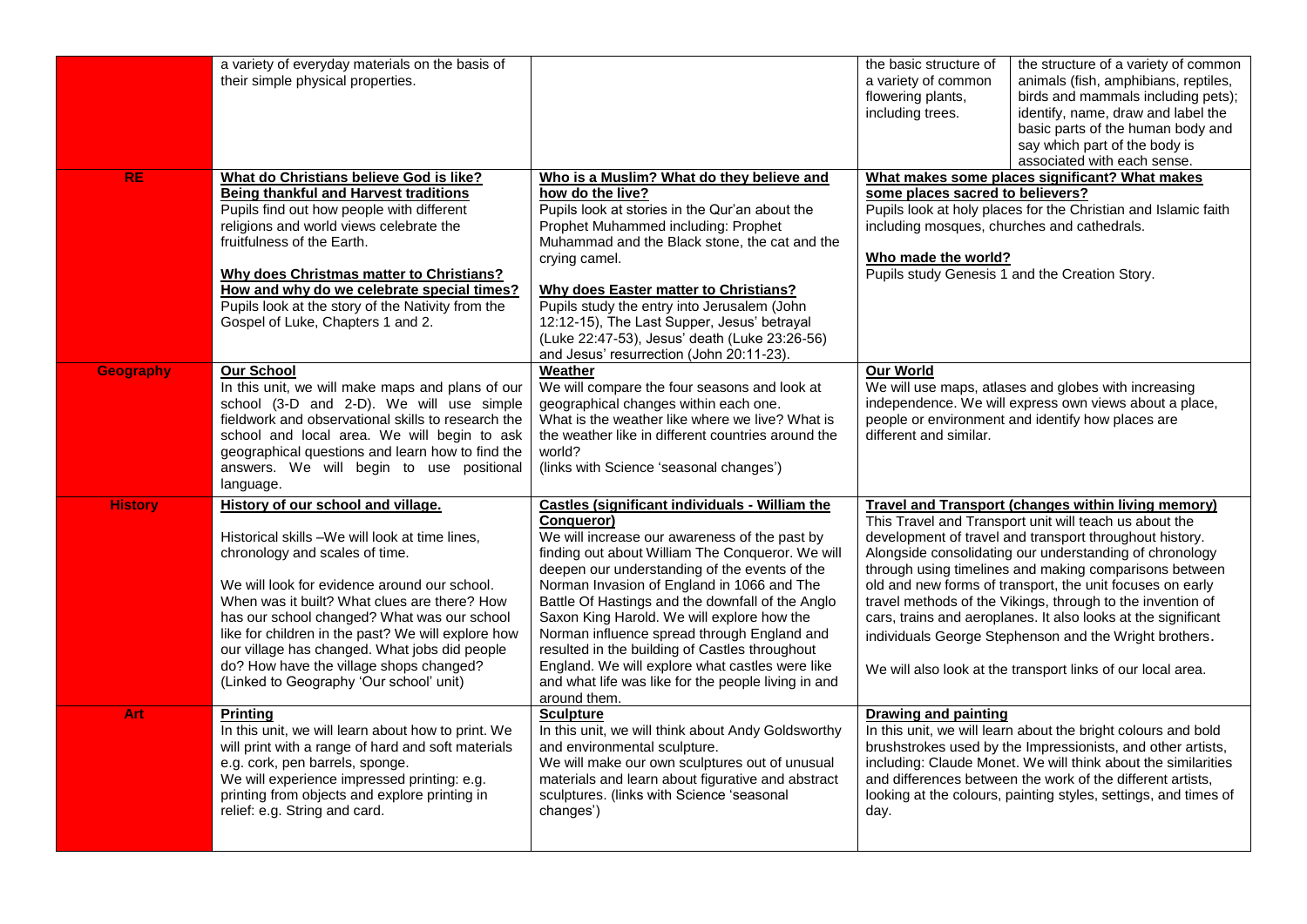| <b>DT</b>        | <b>Preparing Fruits and Vegetables</b><br>Children learn to prepare fruits and vegetables<br>safely. They taste a range of fruits and<br>vegetables and evaluate them against a success<br>criterion. Children will learn about safety in the<br>kitchen and the importance of a healthy diet.                                                                                                                                                                                       |                                                                                                                                                                                                                                                                                          | <b>Freestanding Structures</b><br>Children learn about structures. They create their<br>own structure to meet a success criterion. They<br>will evaluate this structure and understand the<br>design process. (Links with History making 3D<br>castles)                                                                                                                                                                                                                           |                                                                                                             | <b>Slides and Levers</b><br>Children read a range of books with slide and levers inside.<br>They will make a simple mechanism that operates using a<br>slide or a lever.                                                                                                                                                                                                                                                                |                                                                                                                              |
|------------------|--------------------------------------------------------------------------------------------------------------------------------------------------------------------------------------------------------------------------------------------------------------------------------------------------------------------------------------------------------------------------------------------------------------------------------------------------------------------------------------|------------------------------------------------------------------------------------------------------------------------------------------------------------------------------------------------------------------------------------------------------------------------------------------|-----------------------------------------------------------------------------------------------------------------------------------------------------------------------------------------------------------------------------------------------------------------------------------------------------------------------------------------------------------------------------------------------------------------------------------------------------------------------------------|-------------------------------------------------------------------------------------------------------------|-----------------------------------------------------------------------------------------------------------------------------------------------------------------------------------------------------------------------------------------------------------------------------------------------------------------------------------------------------------------------------------------------------------------------------------------|------------------------------------------------------------------------------------------------------------------------------|
| <b>Music</b>     | <b>Hey You!</b><br>Hey You! is written in an old school hip hop style<br>for us to learn about the differences between<br>pulse, rhythm and pitch and to learn how to rap<br>and enjoy it in its original form.<br>As well as learning to sing, play, improvise and<br>compose with this song, we will listen and<br>appraise other old school hip hop tunes.                                                                                                                        |                                                                                                                                                                                                                                                                                          | In the Groove<br>In The Groove is a song that was specially written<br>for classroom use to teach us about different<br>styles of music. This is a very easy song to learn<br>and has been arranged in six different styles;<br>Blues, Baroque, Latin, Bhangra, Folk and Funk.<br>Each week we will listen and learn a different<br>style of In The Groove. We you will also listen to a<br>well known song in that weeks' style.                                                 |                                                                                                             | <b>Your Imagination</b><br>It is a song about using your imagination.<br><b>Reflect, Rewind and Replay</b><br>This Unit of Work consolidates the learning that has<br>occurred during the year. All the learning is focused around<br>revisiting songs and musical activities, a context for the<br>History of Music and the beginnings of the Language of<br>Music.                                                                    |                                                                                                                              |
| <b>PE</b>        | Dance (Healthy Me)<br>This unit focuses on the<br>values and principles of<br>being healthy covering,<br>hygiene, nutrition,<br>activity and sleep.                                                                                                                                                                                                                                                                                                                                  | <b>Infant Agility</b><br>This unit is designed<br>to develop key<br>fundamental skills<br>such as running,<br>jumping, skipping,<br>hopping, balancing,<br>landing, sending,<br>receiving, spatial<br>awareness, listening<br>to instructions.<br>working together,<br>taking turns etc. | <b>Gymnastics</b><br>This unit focuses on travel,<br>rolling, balancing and making<br>shapes, jumping and using<br>apparatus.                                                                                                                                                                                                                                                                                                                                                     | <b>Team Games</b><br>This unit focuses<br>on ball skills and<br>participation in<br>point scoring<br>games. | <b>Athletics</b><br>This unit focuses on<br>early athletic skills<br>including running,<br>throwing and<br>jumping.                                                                                                                                                                                                                                                                                                                     | <b>Team Games</b><br>This unit builds on earlier ball skills<br>learned in team games. It extends<br>to ball and bat skills. |
| <b>Computing</b> | <b>Online Safety</b><br>In this unit, the children will understand how to<br>log on to a computer and how to stay safe whilst<br>using it.<br><b>Grouping and Sorting</b><br>In this unit, the children will sort items by<br>different criteria away from the computer. At the<br>computer, they will use Grouping on Purple<br>Mash to sort items.<br><b>Pictograms</b><br>This unit is an introduction to pictograms and<br>looking at how they can be used to represent<br>data. |                                                                                                                                                                                                                                                                                          | <b>Lego Builders</b><br>This unit encourages children to begin to think<br>logically about scenarios. Children will be<br>introduced to the term 'algorithm'. This concept is<br>at the core of coding.<br><b>Maze Explorers</b><br>This unit builds on 'Lego Builders'. It helps<br>children understand how to build up an 'algorithm'<br>and create an activity based on an algorithm.<br><b>Animated Story Books</b><br>Children will create their own animated story<br>book. |                                                                                                             | Coding<br>Children will begin to understand what coding means, in<br>reference to a computer. They will use a program to build a<br>code and evaluate its effectiveness.<br><b>Spreadsheets</b><br>Children will be introduced to a spreadsheet. They will<br>navigate around a spreadsheet and understand a few of the<br>basic functions.<br><b>Technology Outside School</b><br>Children will locate technology in their local area. |                                                                                                                              |
| <b>PSHE</b>      | <b>Me and My Relationships</b><br>Exploring feelings and friendships. Learning<br>about relationships with our families, friends and<br>people at school.                                                                                                                                                                                                                                                                                                                            |                                                                                                                                                                                                                                                                                          | <b>Keeping Myself Safe</b><br>How to keep ourselves healthy and safe,<br>including relationships education.                                                                                                                                                                                                                                                                                                                                                                       |                                                                                                             | <b>Being My Best</b><br>Children will learn about having a Growth Mindset, setting<br>goals and celebrating achievements.                                                                                                                                                                                                                                                                                                               |                                                                                                                              |